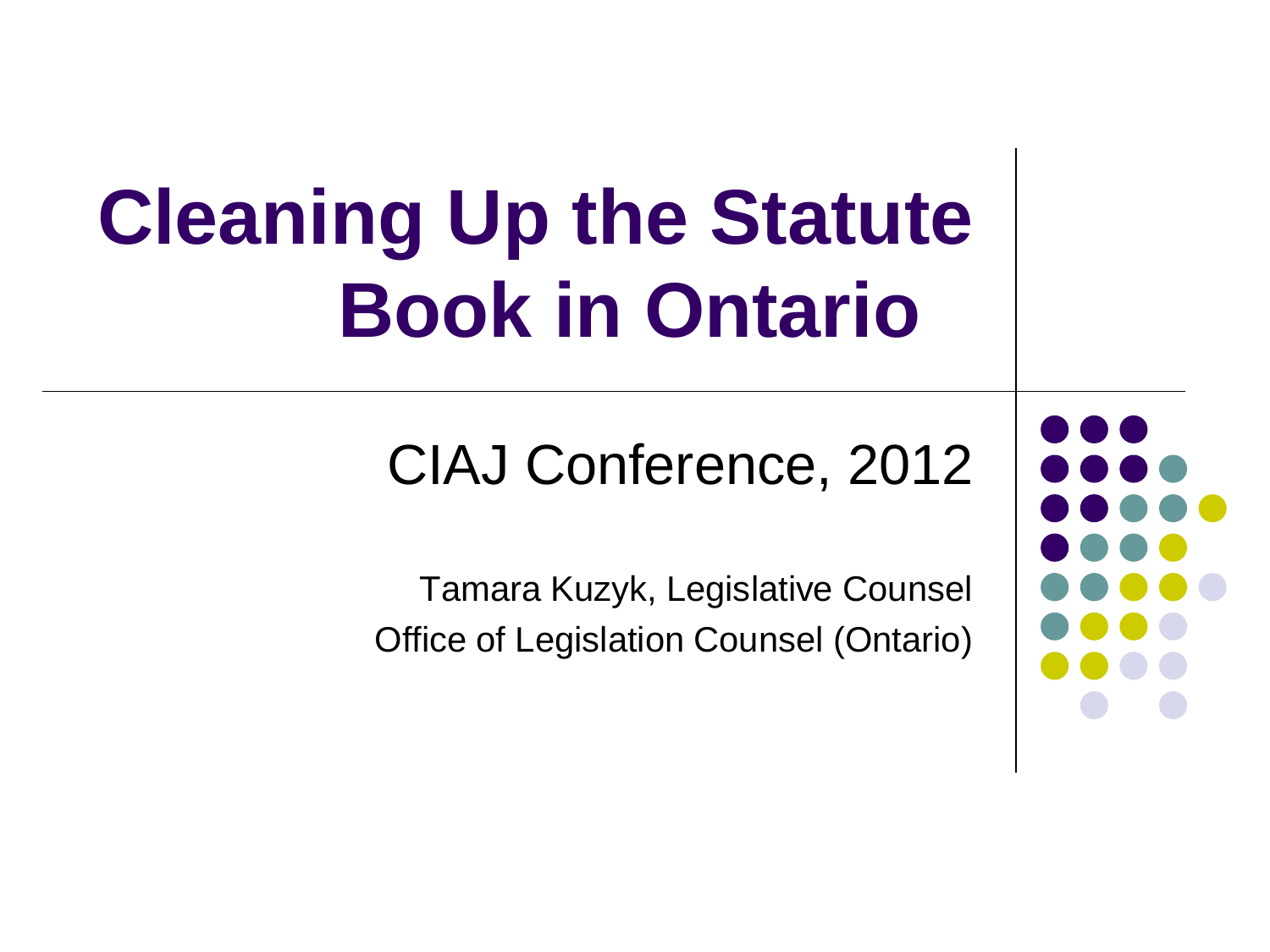### **Background: consolidation and revision of Ontario laws**



- Terminology:
	- Consolidation: a law into which are incorporated any amendments to it
	- Revision: corrections and changes made to a law in order to update it and make it more readable
- History, generally
	- Pre-1990: Decennial (more or less) consolidations/revisions in print
	- 1990: Ontario's last decennial consolidation/revision
	- 1990s: Periodic unofficial consolidations on CD (no revision)
	- 1998: *Statute and Regulation Revision Act, 1998* (never used)
	- 2000: e-Laws launched (on-going, unofficial consolidations)
	- 2007: On-going revision powers under *Legislation Act, 2006*
	- November 30, 2008: Laws published on e-Laws become official copies of the law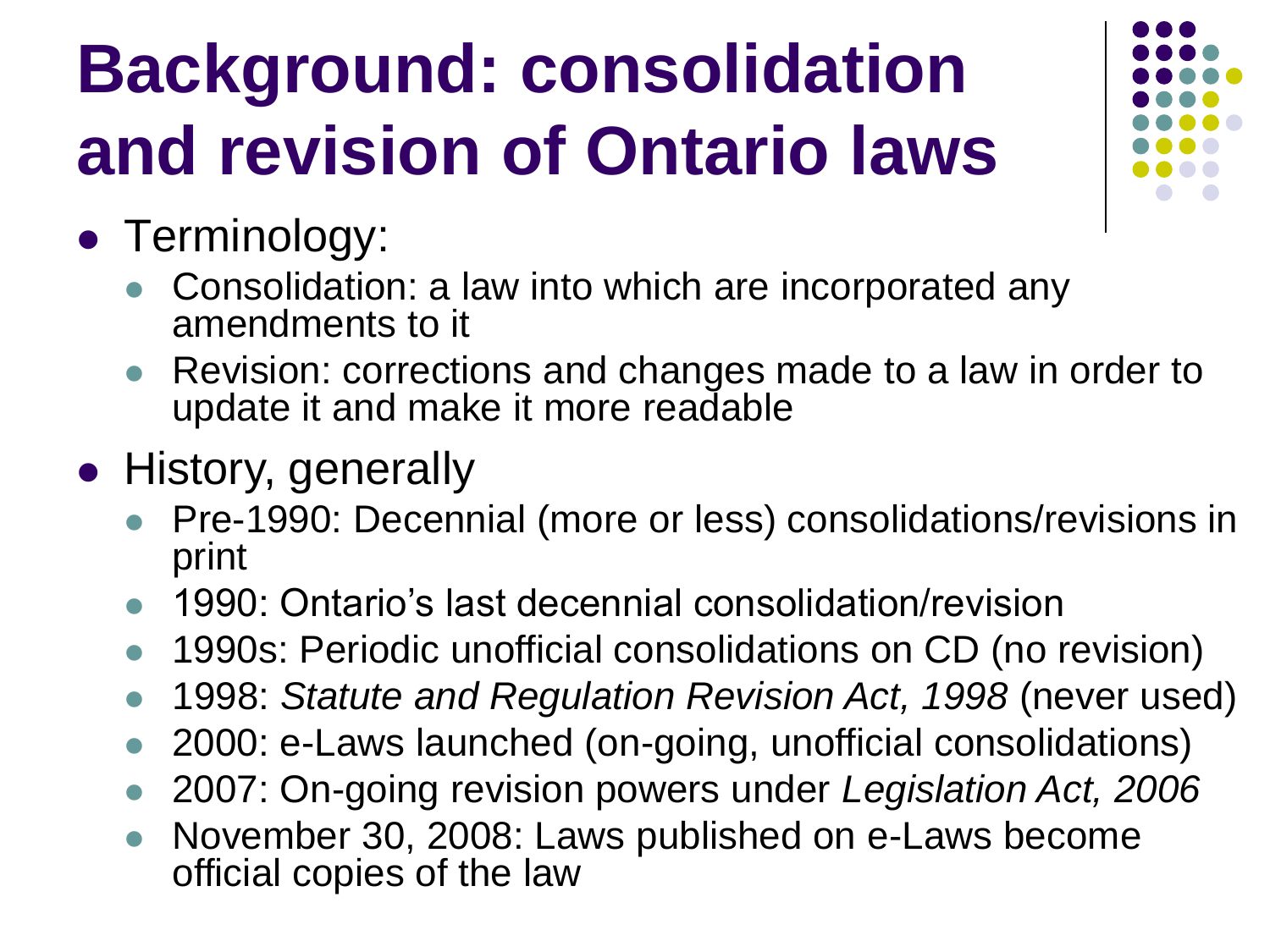### **Cleaning up the statute book: some tools in Ontario**



- *Legislation Act, 2006*
	- On-going revision powers ("change powers")
	- Duty to correct publication and consolidation errors
	- Automatic repeal of unproclaimed statutory provisions
	- Power to consolidate unconsolidated law
- Legislative housekeeping initiatives
- Other tools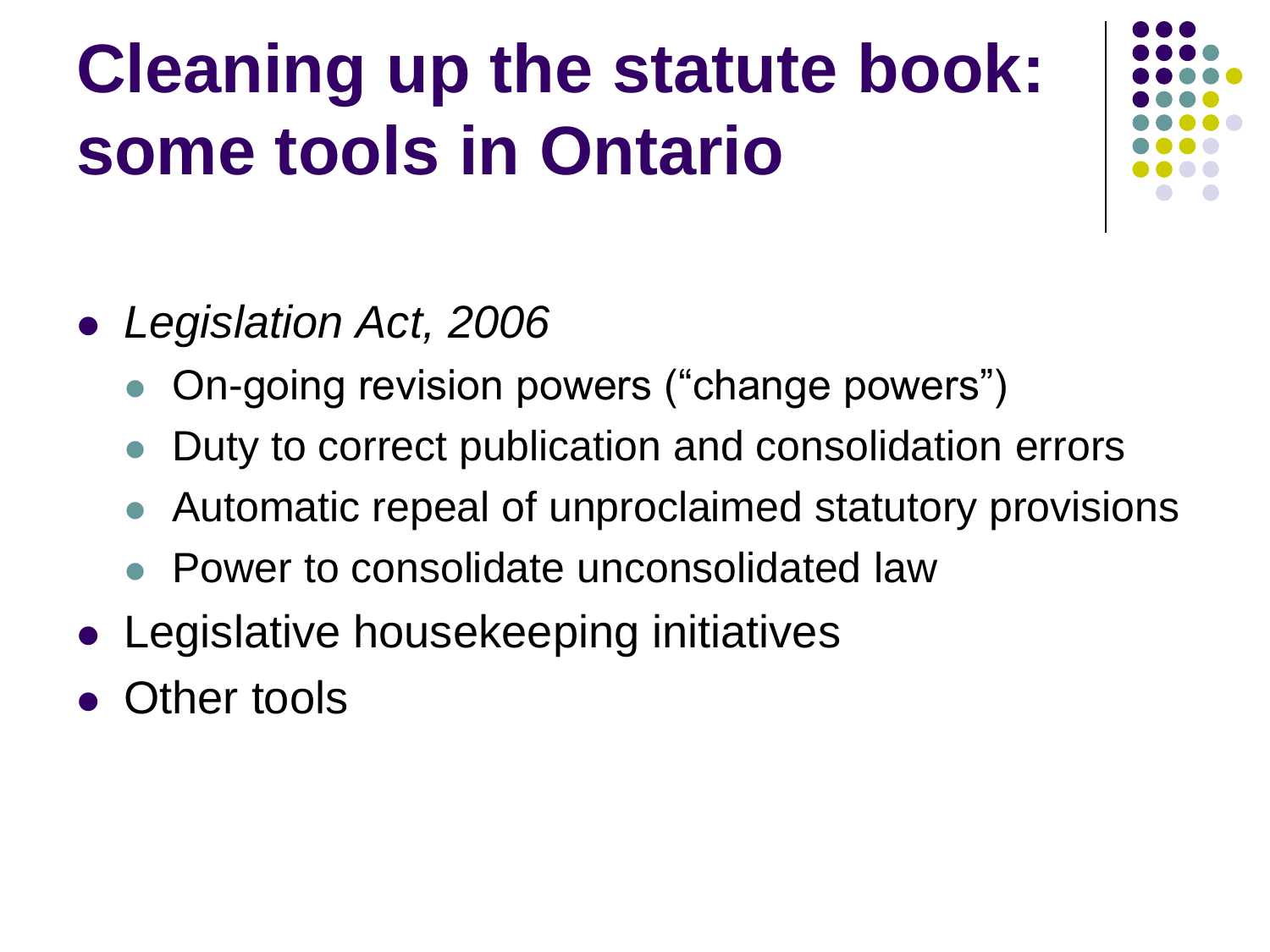### **Revision: change powers**



- List of limited, on-going powers at discretion of Chief Legislative Counsel
	- Cannot alter the legal effect of a law
	- Only applies to consolidated law
		- Change only made to current consolidated version but, if appropriate, may be read into previous consolidated versions and/or back into the original parent law
	- No legal significance to be inferred from the timing of a change
- Authority found in Part V, *Legislation Act, 2006*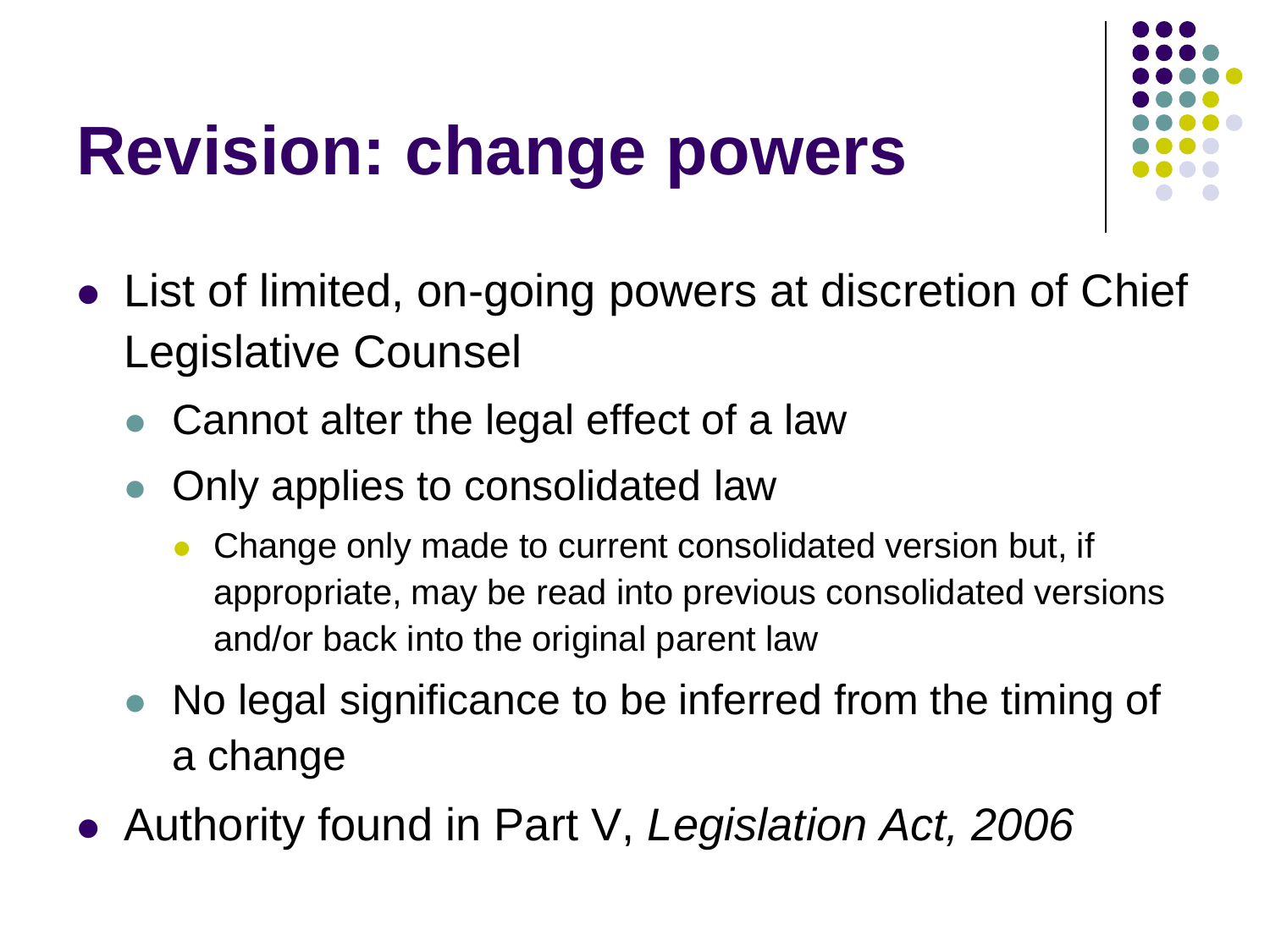## **Revision: change powers (cont'd)**



- Examples of authorized change powers:
	- Correction of spelling, grammatical, typographical errors
	- Replacement of description of date with actual date
	- Correcting errors in the numbering of provisions and updating cross-references
- More limited in scope than the previous paper revision powers, which also included:
	- Changing numbering or arrangement of provisions
	- Repealing laws or provisions that are obsolete/spent
	- Making changes that are necessary to bring out more clearly what is considered to be the lawmaker's intention
- Notice is required in most cases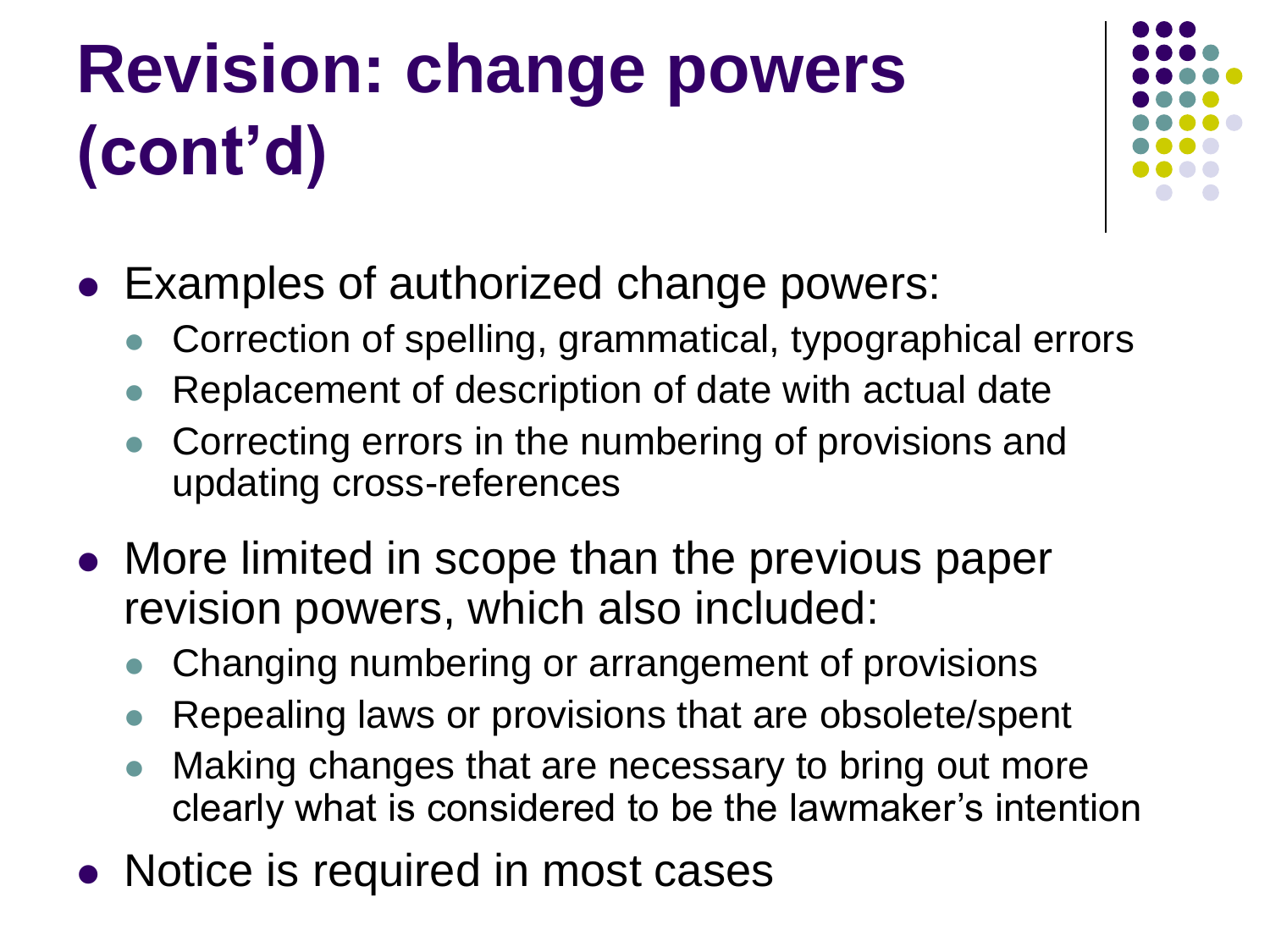#### **Duty to correct errors**



- *Legislation Act, 2006* creates duties to correct publication and consolidation errors and to provide public notice of the corrections where appropriate
	- Applies to both paper and electronic copies of laws
	- Duty lies with officials in the Office of Legislative Counsel
- "Errors" for the purposes of these statutory correction powers are strictly limited to differences between the law as made and the law as published or consolidated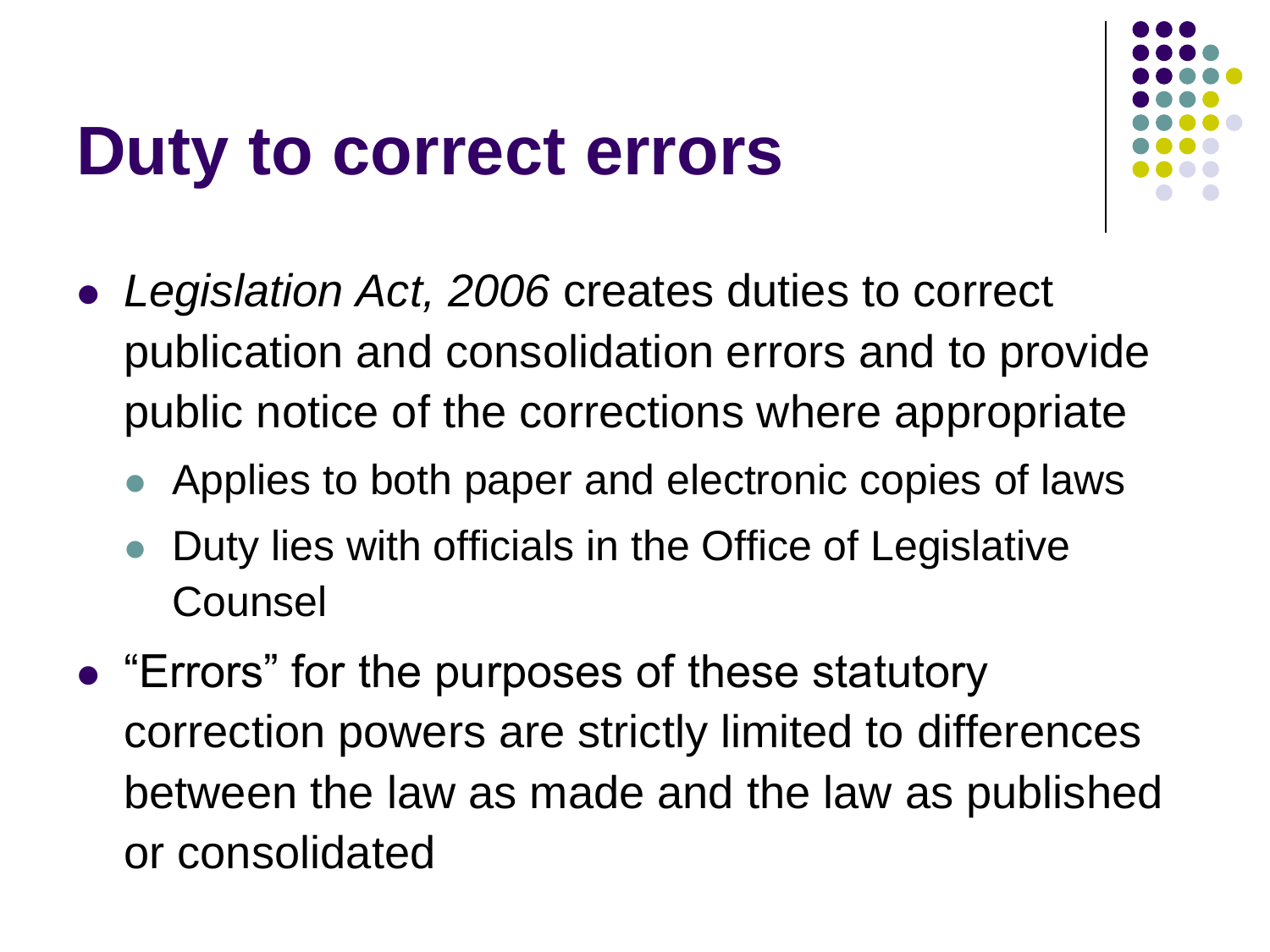#### **Automatic repeal**



- Section 10.1, *Legislation Act, 2006*: based on the federal *Statutes Repeal Act*
- Provides for the automatic repeal on December 31 of a given year of unproclaimed Acts/provisions that were enacted 9+ years before December 31 of the previous year
	- Attorney General must table a report in the Legislative Assembly listing affected Acts/provisions every year
	- listed Acts/provisions aren't repealed if saved by resolution in that year or brought into force before the end of the year
- Lists of repealed Acts/provisions must be published on e-Laws
- First report tabled in January, 2011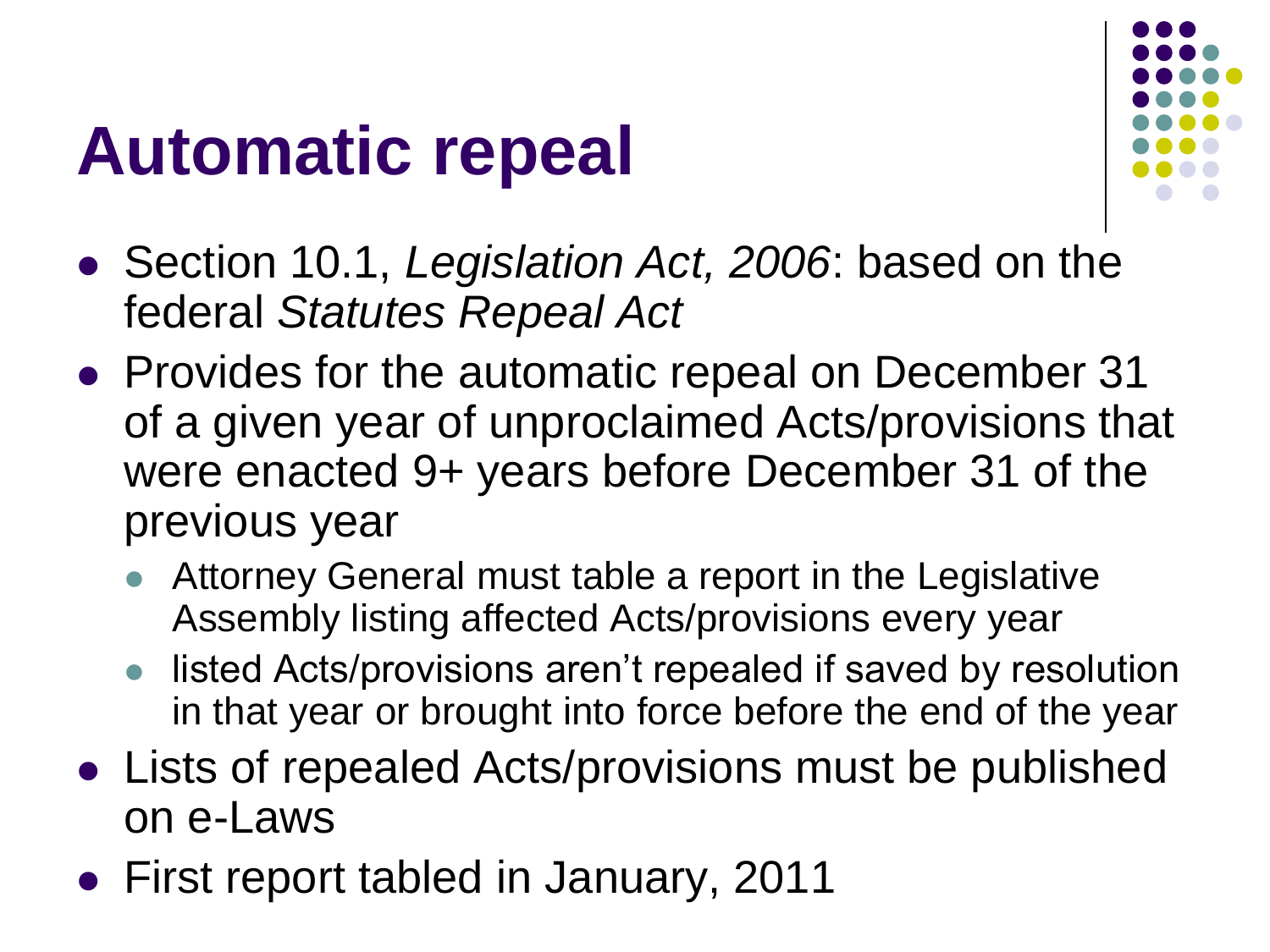### **Consolidating unconsolidated law**



- Chief Legislative Counsel has discretion under the *Legislation Act, 2006* to consolidate unconsolidated law
- Attendant powers:
	- creation of a French version, if law is unilingual
	- use of change powers and, in addition, power to,
		- omit obsolete provisions
		- alter the numbering and arrangement of provisions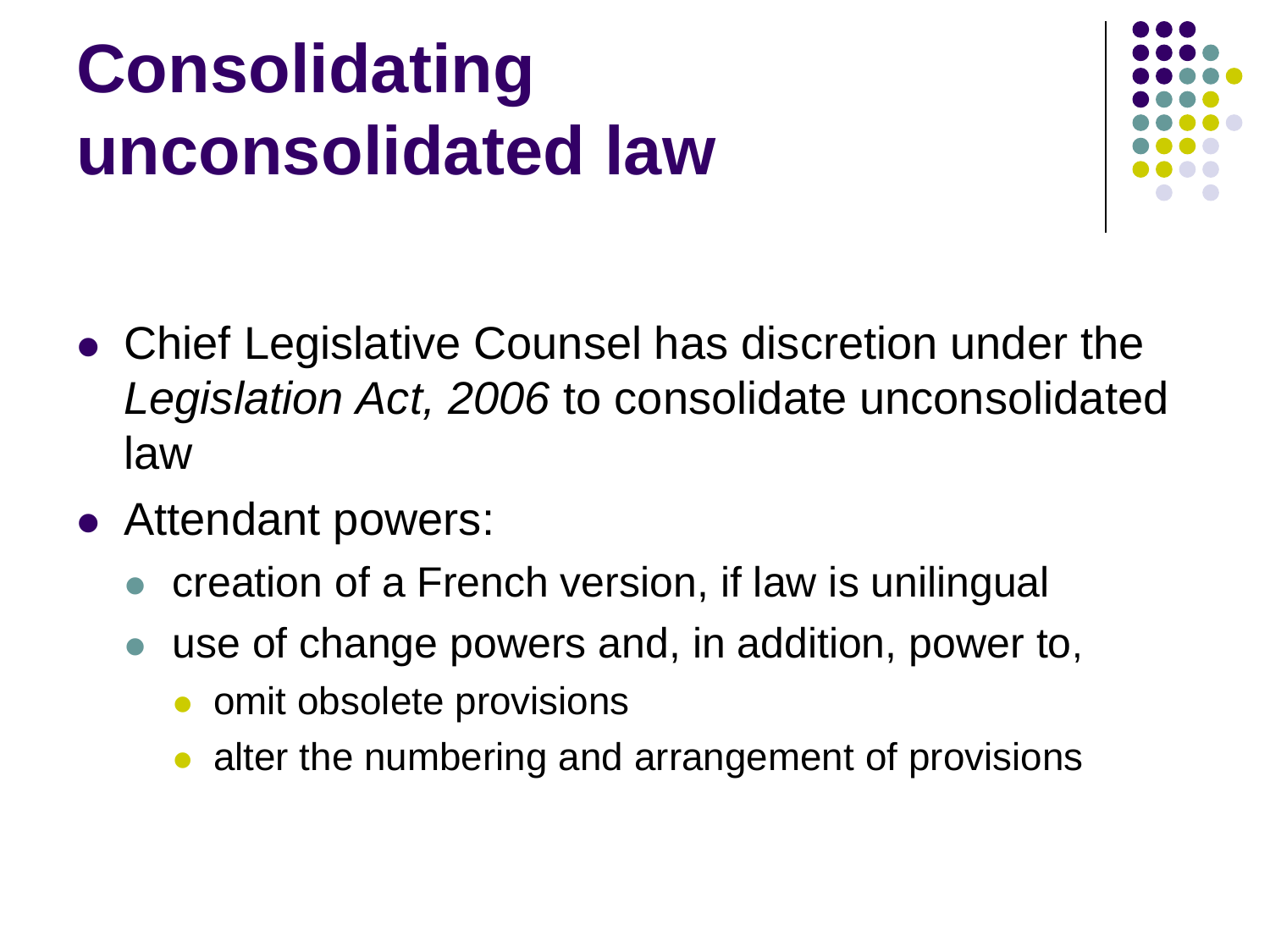### **Legislative housekeeping initiatives**



- "Housekeeping" bills, e.g., Good Government bills and legislative Red Tape initiatives
- *Legislation Act, 2006* repealed and revoked hundreds of spent and obsolete unconsolidated statutes and regulations as part of a "Red Tape initiative" intended to reduce unnecessary legislative burdens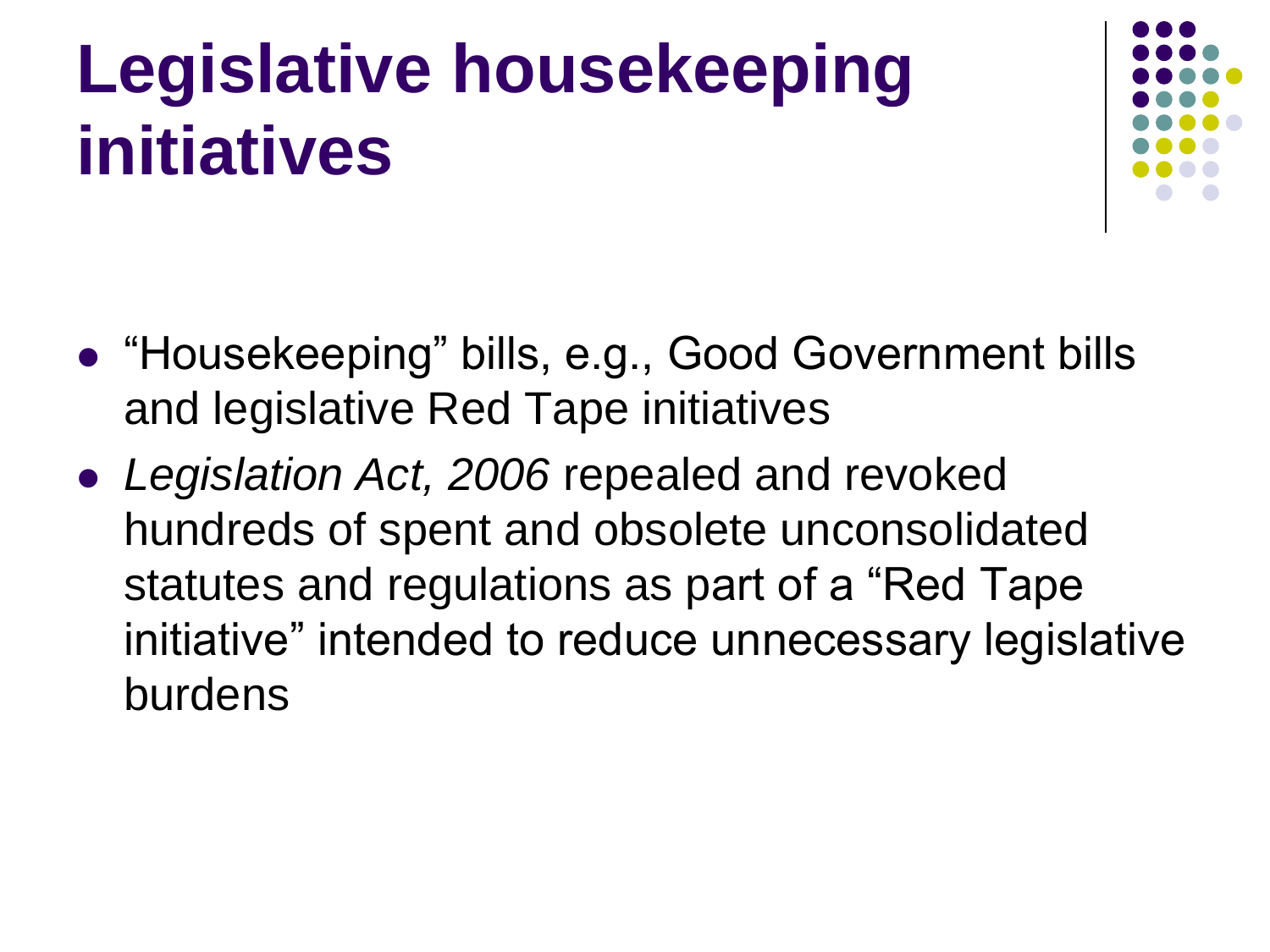#### **Other tools**



- Duty for Chief Legislative Counsel to occasionally provide Attorney General with lists of obsolete statutory provisions (S. 4, *Legislation Act, 2006*)
- Internal "corrections" list to identify and track errors, obsolete references or provisions and other similar items
- Developing drafting techniques for minimizing the need for constant updating
	- "Minister' means the Minister responsible for the administration of this Act."
	- Judicious use of cross-references rather than repetition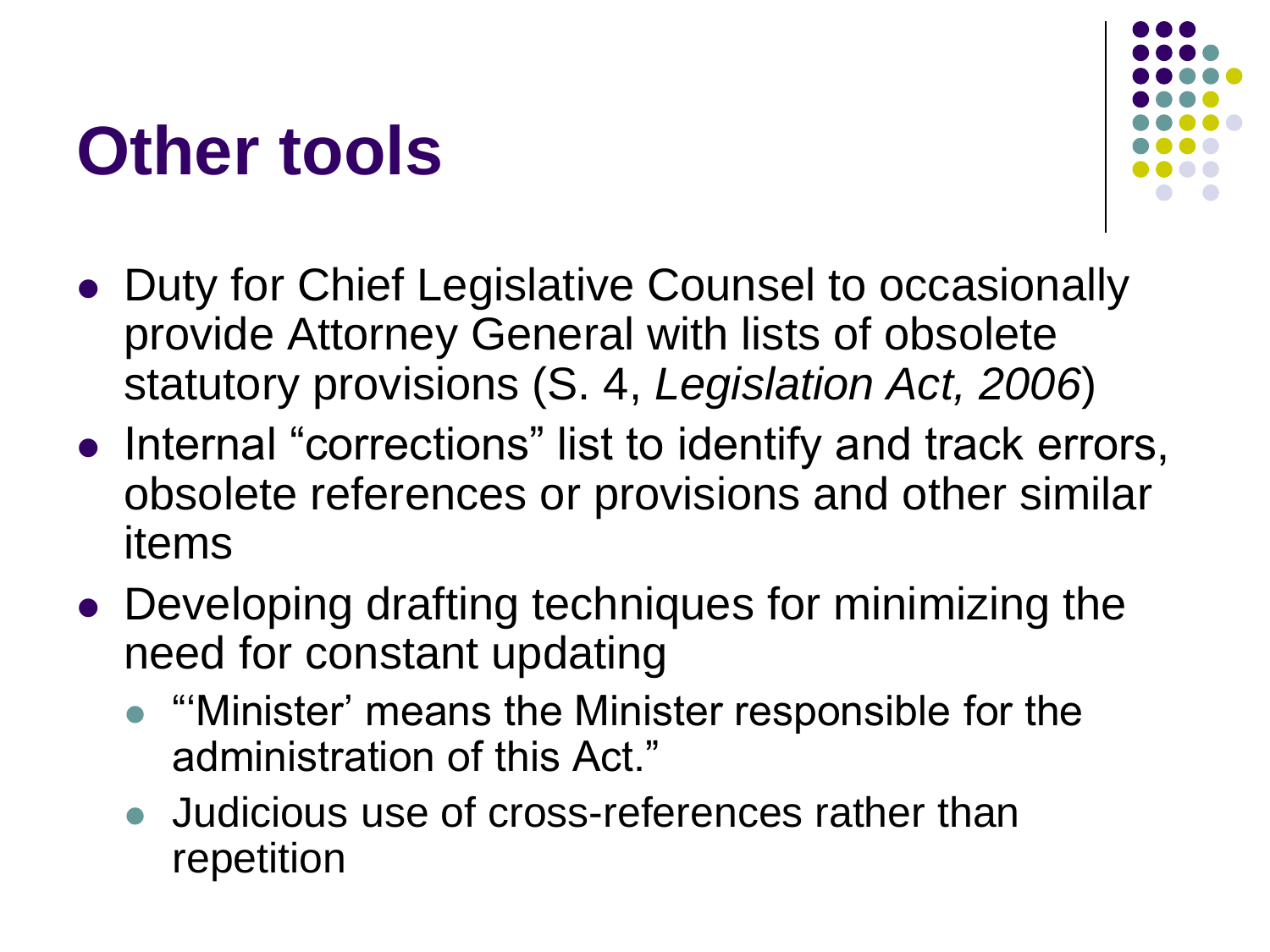### **Looking ahead**



- Should Ontario expand its change powers?
	- Should the change powers include, e.g., renumbering?
- Should other auto-repeal mechanisms be created?
	- s. 89 of the Australian Capital Territory's *Legislation*  Act, 2001: automatic repeal of certain laws and provisions, such as transition provisions, after a specified period (includes savings provisions respecting effect of repeal)